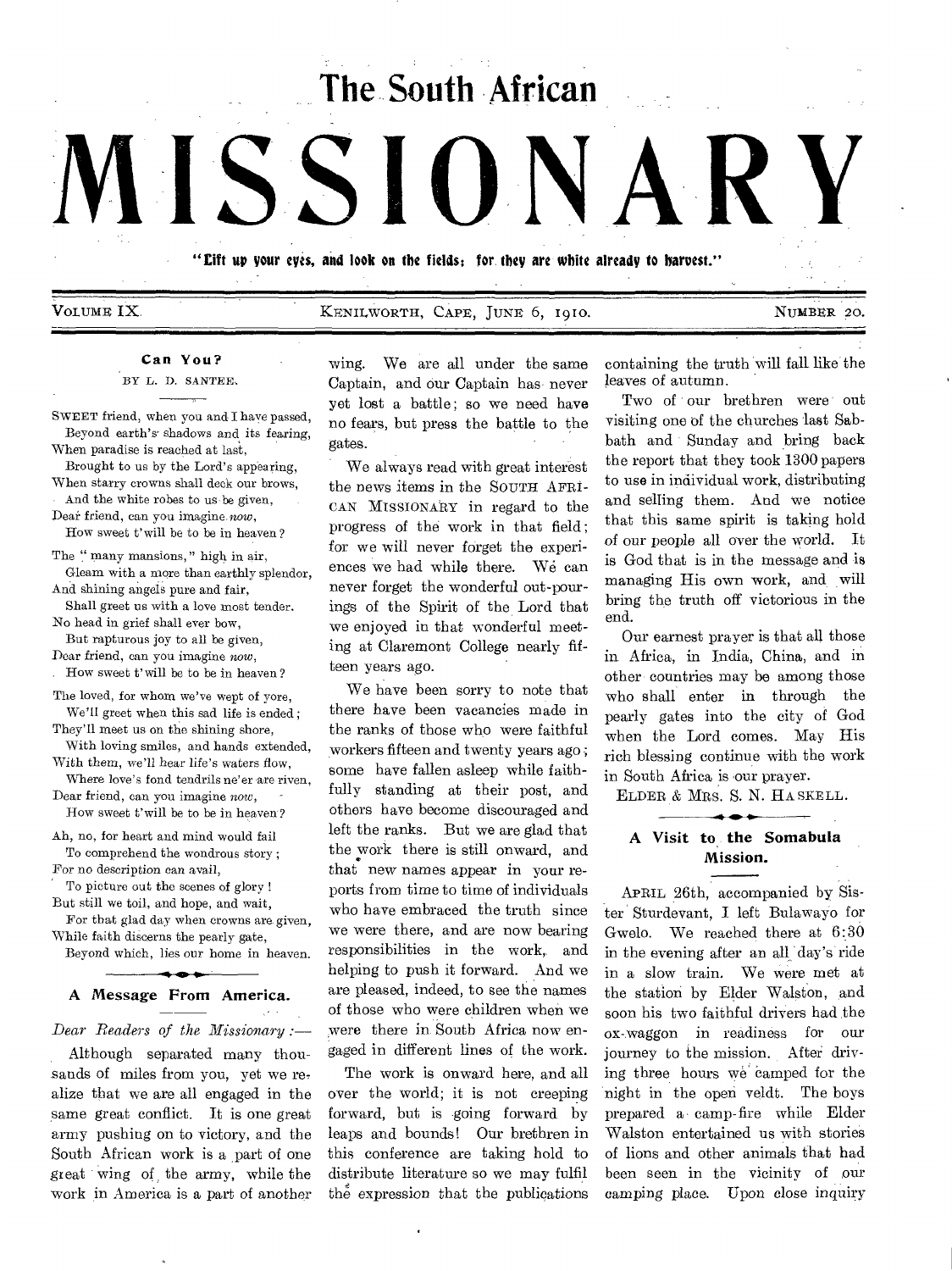we learned that Elder Walston had never seen a lion since he came to the mission, and as we were weary with our journey, we were soon asleep. At five the next morning we were on the road again, and after two hours driving, we camped for breakfast. From there to the mission I walked, the distance being about four miles. The waggon came in a few minutes after my arrival.

The afternoon was spent looking around the mission premises. At night my sleeping room was in the pole-and-mud-mission house, the partitions being of white muslin. Everything was scrupulously clean -and sweet, Elder Walston took pains to inform me that a short time before a large venomous snake had poked its head through the ceiling and looked down upon himself and wife, and while preparing to kill it it drew back and was lost to sight. With these thoughts I retired and was soon fast asleep," but what wonder that I should dream of snakes! In my dreams I killed them all.

' The Somabula Mission owns no farm. It is located on a native reserve. It can be leased but for three years in advance, then must be renewed. For this reason their build--ings are constructed of poles set up on end, daubed with dogger, (mud). The roofs are 'thatched with coarse grass. They are very comfortable, neat and' cosy inside.

The main 'station holds a lease of one hundred acres of farming land, and the right to graze over five hundred acres of pasture land. Aside from the main mission building, which is occupied by Elder Walston and family, and Brother T. 3'. Gibson and family, they have a storage building and waggon shed; also a house for the native student girls, twelve by thirty, and ten huts for the boys. These have just been newly built. They have also erected a study room for the boys, a new kitchen, dining-room, and school building.

They have seventy-two head of cattle after selling £100 worth of

cows with a view to buying a better grade. They have sixteen head of donkeys which they use for driving when they can not get into Gwelo with the oxen on account of the cattle sickness.

The mission has about one hundred acres of mealies, four acres of sweet potatoes, and two acres of garden truck. Last year they had about the same amount of mealies, and they sold four hundred and twenty-five bags besides caring for the needs of the family and the school. The profits on the store last year was about £80.

## The School.

The main boarding school is well managed, and is doing good work. There are fifty-four students now enrolled, eight of whom are girls. The three out-schools have an average attendance of about twenty-five in each, In connection with the white teachers, they have eight coloured teachers for the main and outschools. They have opportunity to start another out-school if a white teacher can be supplied to supervise the school. It is now contrary to the law to have the white superintendent on one reserve looking after the schools on another reserve. This is a difficulty to be met at this station. The gold mines intersperced all through Rhodesia make it hard to hold the students long enough to get them settled in the truth. However this people must be' reached with the message, and I see no other way than to furnish white superintendents and go forward.

#### Results

This mission has been in operation eight years. There are fifty-five church members as the result of the work during that time. Ten have apostatised, leaving forty-five loyal and faithful. Another class are taking instruction preparatory to baptism. The tithes last year, including the white teachers', were over £30. Sabbath-school offerings, £5 and annual offerings £5. The outlook for this station is very promising. $\Box$ 

If Elder and Sister Sturdevant go

on to open up a new station near Umtali, as they hope to do, Elder and Sister Walston will go to Solusi and have charge there, and Brother and Sister Gibson, with an assistant, will have charge of the work at this station.  $\sim 10^{11}$ 

We shall long remember our first visit to this station. On Sabbath there were one hundred forty-eight present at the service. One white sister walked twelve miles to attend the meetings, and the natives came from the surrounding kraals and paid very respectful attention to the word spoken. Most of those present requested prayers that they might be Christians. A deep interest in the gospel has been awakened generally in this section. The work goes forward, for the Lord has it in hand, and soon it will close in glorious triumph. I go from here to visit the Malamulo Mission in Nyasaland.

R. C. PORTER.

## Maranatha Mission.

LAST Sabbath—May 14—was a good day for us here. After Sabbathschool we had a discourse on baptism and its importance, and then all went to a nice pool of water near by and and four of our young people were baptised. This is the result of the faithful labours of Brother and Sister Armitage. They sowed the seed and we reaped the harvest. Four others requested baptism but it was thought best to postpone it for a short time.

The new buildings that Elder Armitage built have been completed and are now occupied. We are thankful that we have two good, substantial dormitories for our students besides a commodious dining-room and kitchen.

At present our time is occupied gathering our crops, building fences, etc., while each of the mission workers are busy with their varied duties, and all are happy and cheerful and enjoy their work.

The native work in Grahamstown is slowly taking root, and about a dozen are now keeping the Sabbath.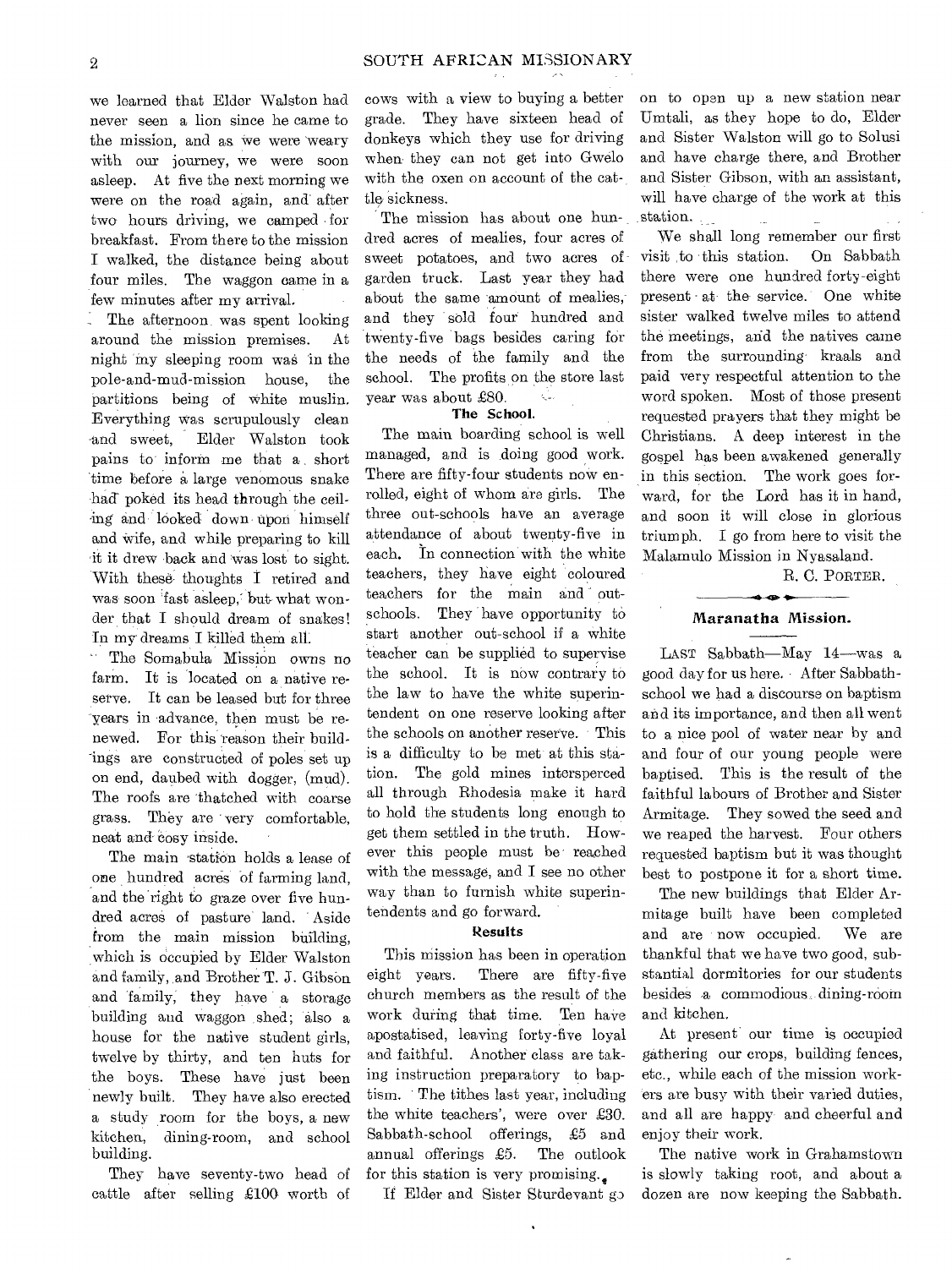I have assisted in the work all I could, having spent but two Sabbaths at the mission since the camp-meeting. We are confident that the message will triumph gloriously ere long and we hope that Kaffirland may have a few representatives among the 144,000. W. S. HYATT. W. S. HYATT.

# *Jeppestown* Church Missionary Report for March and April.

| MISSIONARY visits made,          | 10             |
|----------------------------------|----------------|
| Bible readings held,             | 30             |
| Persons supplied with food,      | 2              |
| Sick persons assisted,           | 13             |
| Pages of tracts loaned and       |                |
| given away.                      | 5,685          |
| Pages of books loaned,           | 3.950          |
| Pages of books given away,       | 2,400          |
| Papers given away,               | 46             |
| Papers sold.                     | 221            |
| Subscriptions taken for          |                |
| periodicals,                     | 1              |
| Missionary letters written,      | 10             |
| Missionary letters received,     | $\overline{2}$ |
| Hours of Christian help work,    |                |
| Offerings for foreign missionary |                |
| work.                            | 17/9           |
| MRS. H. J. EDMED,                |                |
| ANNIE GRANT.                     |                |
|                                  |                |

#### Cape Colony Conference.

#### Report of Tithes and Offerings for the Quarter Ending March 31, 191o.

| Churches        | Tithes                  |          |              | S. S. Offs. |                |                 | F.D.Offs.    |                |          |
|-----------------|-------------------------|----------|--------------|-------------|----------------|-----------------|--------------|----------------|----------|
| Beaconsfield.   | $\pm 26$ 18             |          | 6            | £           |                | 7 10            | £.           | 10             | $\Omega$ |
| Bloemfontein,   | 12                      |          | $I$ $IO$     |             |                |                 |              |                |          |
| Claremont,      | II4 17 2                |          |              | 16.         | $\blacksquare$ | O               | 3            | $\mathbf 2$    | 7        |
| Cape Town,      | 54                      |          | 8 10         |             | 6 12           | 5               | 6            | 3              | 6        |
| East London.    | I                       | $\Omega$ | $\Omega$     |             |                |                 |              |                |          |
| Heisterbach.    | 28                      | $\alpha$ | 6            | 3           | $\overline{2}$ | - 5             |              |                |          |
| Klipdam,        |                         | 16 11    | $\Omega$     | Ţ.          | $\overline{7}$ | - 3             |              | $_{\rm II}$    | $\Omega$ |
| Parow,          | 5                       | 9        | 3            |             |                | 14 10           |              | 5              | 9        |
| Port Elizabeth. | $\overline{\mathbf{4}}$ | 15       | 6            |             |                |                 |              |                |          |
| Rokeby Park,    | 37                      | 9        | 5            |             |                |                 |              | 9              | $\Omega$ |
| Rustica.        | 110                     | 5        | $\mathbf{z}$ | 4           |                | 0 <sub>10</sub> | $\mathbf{r}$ | $\blacksquare$ | $\Omega$ |
| Salt River,     | r                       | 13       | 6            |             |                |                 |              | 19             | 6        |
| Wilgehoek,      | 13                      | 7        | o            |             |                |                 |              | 6              | 6        |
| Scattered Ones. | 86                      | 8        | $\circ$      |             | 011            | 3               |              | 347            | 4        |
| Totals.         | £52214                  |          | 8            | $+11$ 17    |                | 10              | £I9          | -5             |          |

# Honour Roll.

J. V WILLSON.

| Previously Reported,<br>J. A. Chaney, | £30 | 6<br>10 | 3<br>0 |
|---------------------------------------|-----|---------|--------|
| Mrs. A. Butterfield,                  |     | 5       | 0      |
| Agnes Staples,                        |     | 9.      | 6      |
| Natal Friend,                         |     | Ω       | 0      |
| D. W. Tarr,                           |     | 6       | 6      |
| Mrs. Howard, $(U.S.A.)$               |     | 10      | 0      |
| Mrs. John Hembury,                    |     | ā       | 0      |
| Miss Sissing,                         |     | 9.      |        |
| Total.                                |     |         |        |

# The *paper unork*.

## Natal=Transvaal *Conference, for* two weeks ending May 20, 1910.

| NAME          | TERRITORY | PAPER          | NO. SOLD | <b>VALUE OF PAPERS</b> |
|---------------|-----------|----------------|----------|------------------------|
| Mrs. Armer.   | Pretoria. | Good Health,   | 324      | 9                      |
| Mrs. Tickton. | Durban,   | S. A. Signs,   | 153      | $3\,16$<br>-6          |
|               |           | Present Truth. | 5        | - 5                    |
|               |           | Sentinel.      |          |                        |
|               |           | Good Health,   | 25       | 3                      |
| Totals.       | Agents, 2 |                | 508      | £7<br>13               |

#### Cape Conference, for two weeks ending May 20, 1910.

|                      |                 | 78                                                                                                 | 1190            |          |
|----------------------|-----------------|----------------------------------------------------------------------------------------------------|-----------------|----------|
|                      |                 | 20                                                                                                 | 10 <sub>0</sub> |          |
|                      |                 | 79                                                                                                 | 1193            |          |
| $\ddot{\phantom{1}}$ | Life and Health | 30                                                                                                 | 15 0            |          |
|                      |                 | 27                                                                                                 | $13\quad 6$     |          |
|                      |                 | 234                                                                                                |                 | $\Omega$ |
|                      | Agents, 5       | Kimberley, S. A. Signs,<br>Observatory, S. A. Signs.<br>Bloemfontein, Misc.,<br>East London, Misc. |                 |          |

# The Book Work.

# Natal=Transvaal Conference, for two weeks ending May 20, 1910.

| $m_{\rm H}$ , $m_{\rm H}$ , $m_{\rm H}$ , $m_{\rm H}$ , $m_{\rm H}$ , $m_{\rm H}$ , $m_{\rm H}$ , $m_{\rm H}$ , $m_{\rm H}$ |                                                     |          |                  |                |                |                |             |      |                   |             |                |                |                 |       |          |              |
|-----------------------------------------------------------------------------------------------------------------------------|-----------------------------------------------------|----------|------------------|----------------|----------------|----------------|-------------|------|-------------------|-------------|----------------|----------------|-----------------|-------|----------|--------------|
| <b>NAME</b>                                                                                                                 | PLACE                                               | BOOK     | HRS              | <b>ORDS</b>    |                | <b>VALUE</b>   |             |      | <b>HELPS</b>      |             |                | <b>TOTALS</b>  |                 |       | DEL'D    |              |
| T. G. Crouch, Pretoria,                                                                                                     |                                                     | D. R.    | 23               | $\overline{4}$ | $\overline{4}$ | $\overline{4}$ | $\Omega$    |      |                   |             | $\overline{4}$ | $\overline{4}$ | $\Omega$        | 26    | 6        | -6           |
| E. Enochson, Germiston                                                                                                      |                                                     |          |                  |                |                |                |             |      |                   |             |                |                |                 |       |          |              |
| $&$ Pietersburg,                                                                                                            |                                                     | D. R.    | 39               | $\overline{4}$ |                | 3 16           | 6           |      | 12                | 6           | $\overline{4}$ | 9              | $\Omega$ .      | 3     | 3        | $^{\circ}$   |
| H. Schmidt, Dundee &                                                                                                        |                                                     |          |                  |                |                |                |             |      |                   |             |                |                |                 |       |          |              |
| Volksrust,                                                                                                                  |                                                     | D.R.     | 32               | 13             |                | 13 13          | $\theta$    |      | 14                | $\theta$    | 14             | 7              | $\mathbf 0$     |       | 1 15     | 0            |
| E. Van der Molen, Hatting                                                                                                   |                                                     |          |                  |                |                |                |             |      |                   |             |                |                |                 |       |          |              |
|                                                                                                                             | Spruit, Utrecht,                                    | D. R.    | 68               | 13             | 11             | 0              | 6           |      | 15                | 6           | 11             | 16             | 0               | 46 11 |          | 0            |
| A, W. Tickton, Durban,                                                                                                      |                                                     | P. P.    | 43               | 19             | 16             | 3              | $\mathbf 0$ |      | 5                 | 6           | 16             | - 9            | 6               |       |          |              |
| Mrs. Armer, Pretoria,                                                                                                       |                                                     | H.H.B.   | $12\frac{1}{2}$  | 5              | 7              | 5              | $\mathbf 0$ |      | 6                 | 0           |                | 7 11           | 0               |       | 6        | $\Omega$     |
| F.C. Purchase, Klerksdorp, P.P.                                                                                             |                                                     |          | 57               |                |                |                |             |      | 16                | 6           |                |                |                 | 23    | 17       | 0            |
| B. B. Piercey,                                                                                                              | $, \,$                                              | P. P.    | 33               |                |                |                |             |      | 13                | 6           |                |                |                 |       | 24 15    | -0           |
| Totals, Agents, 8                                                                                                           |                                                     |          | 307 <sub>5</sub> | 58             | £56            | 3              |             | 0.24 | 3                 | 6           |                |                | £58 16 6£126 13 |       |          | -6           |
|                                                                                                                             | Cape Conference, for two weeks ending May 20, 1910. |          |                  |                |                |                |             |      |                   |             |                |                |                 |       |          |              |
| J. F. Terry, Kimberley, C.O.S.                                                                                              |                                                     |          | 42               | 41             | 7              | 3              | 6           | 5    | $\mathbf 0$<br>-6 |             | 12             | $\overline{4}$ | - 0             |       |          |              |
| Lucy Groenewald, Bloem-                                                                                                     |                                                     |          |                  |                |                |                |             |      |                   |             |                |                |                 |       |          |              |
| fontein,                                                                                                                    |                                                     | H.W.L.I. |                  |                |                |                |             |      |                   |             |                |                |                 |       | 4        | -6           |
| I. B. Burton, Albany,                                                                                                       |                                                     | H.H.B.   | 21               | $\mathbf{2}$   |                | 215            | 0           |      | $\overline{2}$    | $\mathbf 0$ |                | $2 \t17$       | 0               |       | 2        | $^{\circ}$ 0 |
| P. E. Frost, East London, H. M.                                                                                             |                                                     |          | 20               | 11             | 5.             | 6              | 0           |      | 7                 | 9           |                | 5 13           | 9               |       |          |              |
| J. D. le Riche, Kroonstad,                                                                                                  |                                                     |          |                  |                |                |                |             |      |                   |             |                |                |                 | 128   | $\Omega$ | $\Omega$     |
| Totals, Agents, 5                                                                                                           |                                                     |          | 105              | 54             | £15            | 4              | 6 £5        |      | 10                | 3           |                | £20 14         | 9 £128          |       | 6        | 6            |

## Improved Her Opportunities.

SISTER MORGAN reports a very pleasant journey to Grahamstown, having as an agreeable companion a niece of the Rev. Andrew Murray. Many hours were profitably spent in talking of the truths of the message. An interest was awakened to know more, and she was delighted when Sister Morgan promised her some reading matter.

She also met a physician and his wife, the latter having spent some time at our Plumstead. Sanitarium. Through Bible talks with them an interest was created, and they gave

Sister Morgan the name and address of a special friend of theirs living at Grahamstown whom they wish her to visit.

Sister Morgan was of good courage, pleased with her place of labour, and especially so with the people of Grahamstown. For the time being she was occupying a tent so as to be company for Sister Williams when Elder Williams should leave for the 0. R. C.

#### Visit to Bloemfontein,

I ONCE heard of a person who had the letters T and P written in many